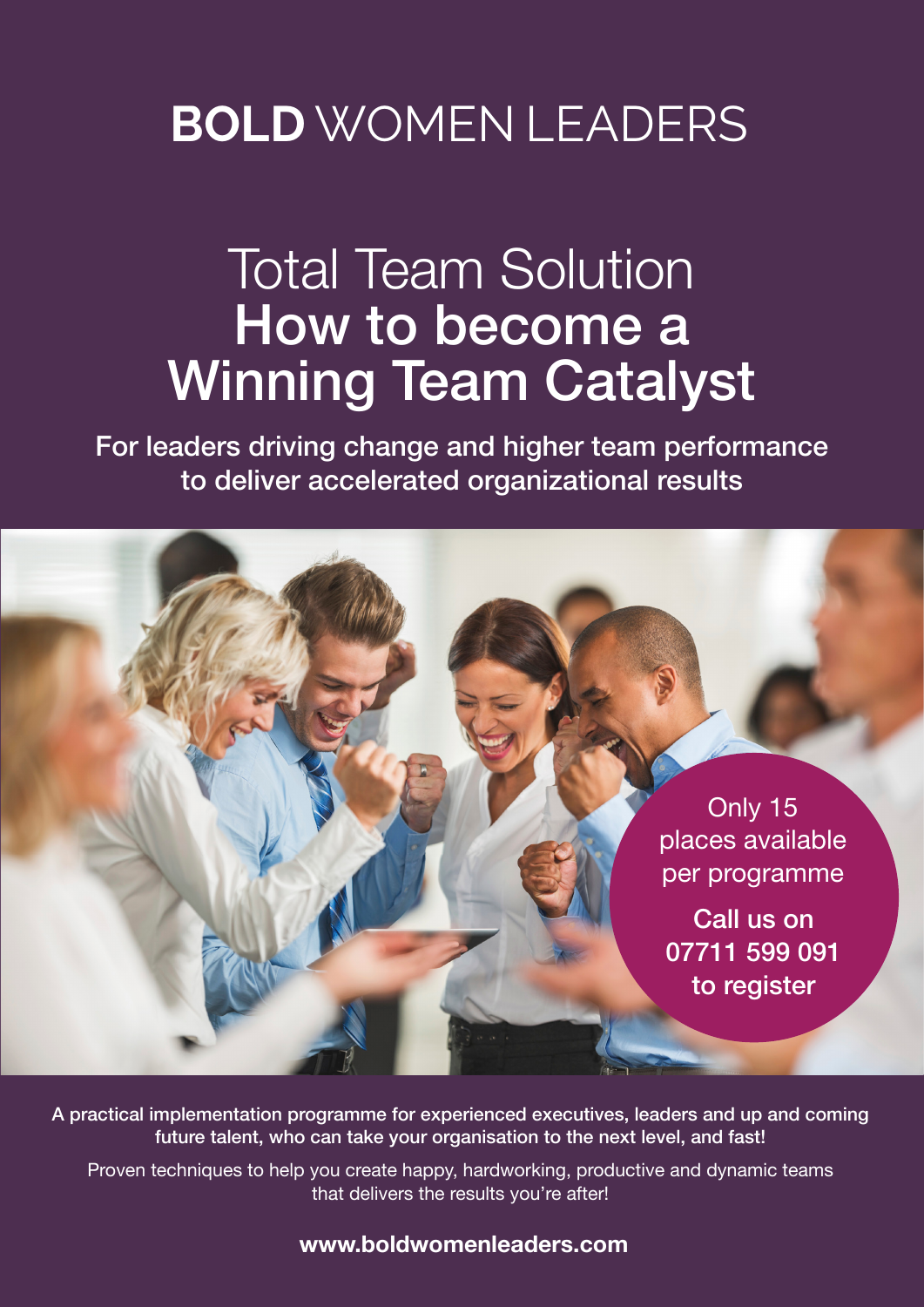TEAM: A team is a small number of people with complementary skills who are committed to common purpose, performance goals, and approach for which they hold themselves mutually accountable.

The Wisdom of Teams; Creating the high-performacne organisation, Jon R Katzenback, Douglas K Smith

# Do you feel like getting your teams focused and delivering results is like pushing a boulder up hill and it keeps rolling back down again?

Let's face it, it isn't easy to get teams firing on all cylinders, whether you need to revive a flagging team, turn around a team that is underperforming, want your team to step up to a new challenge or need your teams to collaborate across the organisation. It is difficult to know where to start and you are never sure if what you are doing will work. After all you have tried a lot of things already and whilst things might have improved for a while it didn't last. It is even more difficult if your teams aren't getting on, not co-operating or bickering and fighting. And of course you are the one left carrying the can!

This practical and insightful programme will transform your experience of dealing with teams that are performing below par, coasting along or at loggerheads. It not only equips you and your leaders with knowledge and skills, it builds confidence and motivation so that you can put your new found skills into action back at the ranch. You'll not only have happy, hard working, productive and dynamic teams that deliver the results you are after, but you will be more relaxed knowing everything is being handled. And you'll have energy left over to attend to those other things that you have neglected that matter most to you.

In this programme you will discover proven approaches and strategies that can be applied to any team in any organisation - executive and leadership teams, functional teams, matrixed, dynamic and virtual teams. You'll learn how to get everyone pulling in the same direction with energy and enthusiasm. You'll learn how to get the best from each individual and identify and remove the barriers that prevent you from succeeding. And you'll know how to turnaround any form of conflict, from lack of co-operation through to in-fighting.

Learn how you can engage your team and expect 18% higher productivity rates (Gallup 2006) and increases in revenue up to 300% (Towers Watson 2012)

From years of leading teams ourselves and working with hundreds of team leaders we have discovered the secrets to creating a winning team. We know specifically what the team leader needs to do and how they need to do it. Many of these techniques cannot be found in any other programmes or book. Some of them are unconventional.

We cut through the mass of conflicting ideas to show you what works in the real world. This programme is packed with practical tools and strategies that you can adapt to your own situation. We'll demystify the whole complicated area of getting results from your team, and distill it all down for you so you can identify what is working, and what you need to change - fast!

With the emphasis firmly on results, we will help you to tailor and implement these methods so that they will work for you, your teams and your organisation.

## Places are LIMITED TO ONLY 15 ATTENDEES.

You will also have the support of a group of people who are going through similar issues to you and act as your trusted advisor, sounding board and ideas generator. Your journey to getting results from your team starts here.

> Call 07711 599 091 to reserve your place or email anne@boldwomenleaders.com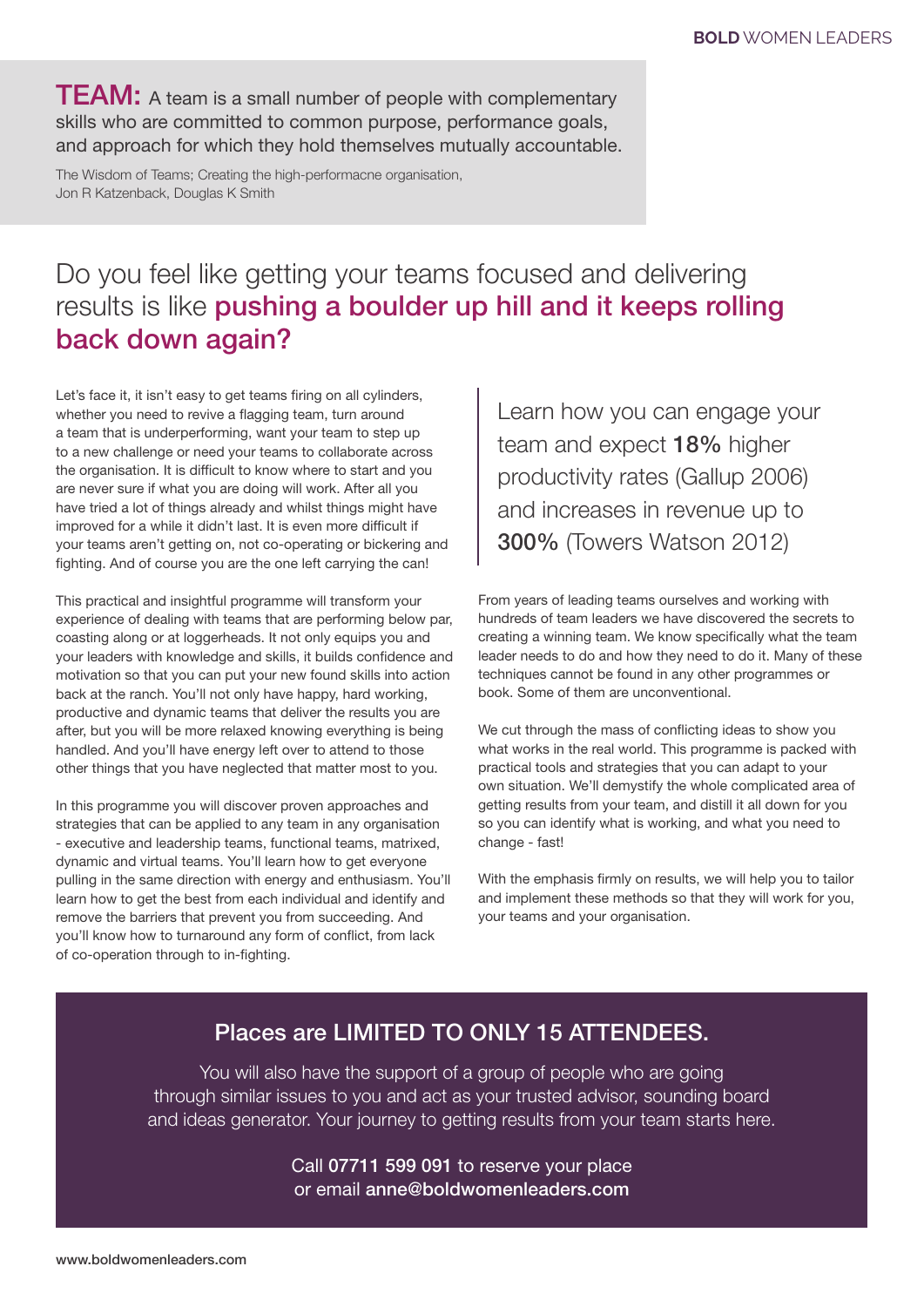# Problems you'll solve by attending this programme:

"I shoulder most of the load and end up working way too hard. I can't keep it up much longer."

You'll learn a step by step process to kick start your team into firing on all cylinders and going beyond your expectations. You will uncover the best way to get your people to solve problems and seize opportunities of their own accord leaving you with time on your hands!

## "They won't do things the way I want them to and I'm having to do it all myself."

Uncover what you are doing that is tripping you up and everyone else too! Find out the secret to getting others to come up with even better ways of doing things than you could ever have imagined.

## "Blaming, backstabbing, bad mouthing and bickering within and across teams."

Never put up with bad behaviours again. You'll know how to deal with inappropriate behaviours and make things better, not worse. You will discover a practical method to ensuring everyone in your team is motivated to work together and are able to challenge each other constructively.

## "People are underperforming and I don't know what to do or say for fear of making it worse."

You will learn a simple model that'll mean you'll never again be afraid to say what needs to be said. You will learn an effective system for creating a comfortable, safe place where people can contribute and feel they can put their hand up if they are struggling.

"Deadlines and opportunities are missed, people are not doing what they should be and they could do it so much better/faster/cheaper..."

You will know how to uncover the real reasons why people aren't going the extra mile and discover how and when to use different strategies so your team step up.

## "They're paying lip service, don't complete things, keep their heads down and just keep doing things the same old way."

You will know the foolproof formula to wake people up to the realities and challenges that they face and the consequences if they don't adapt.

## "We're all tired, under a lot of pressure and the cracks are starting to show."

Take back control! You will know how to ensure your people are happier, less stressed, feel involved and enjoy work more.

## "People are flat, withdrawn, complaining, demoralised and don't want to be part of things."

Discover the rules of engagement that stops the doom and gloom attitudes and invigorates your team to see new possibilities.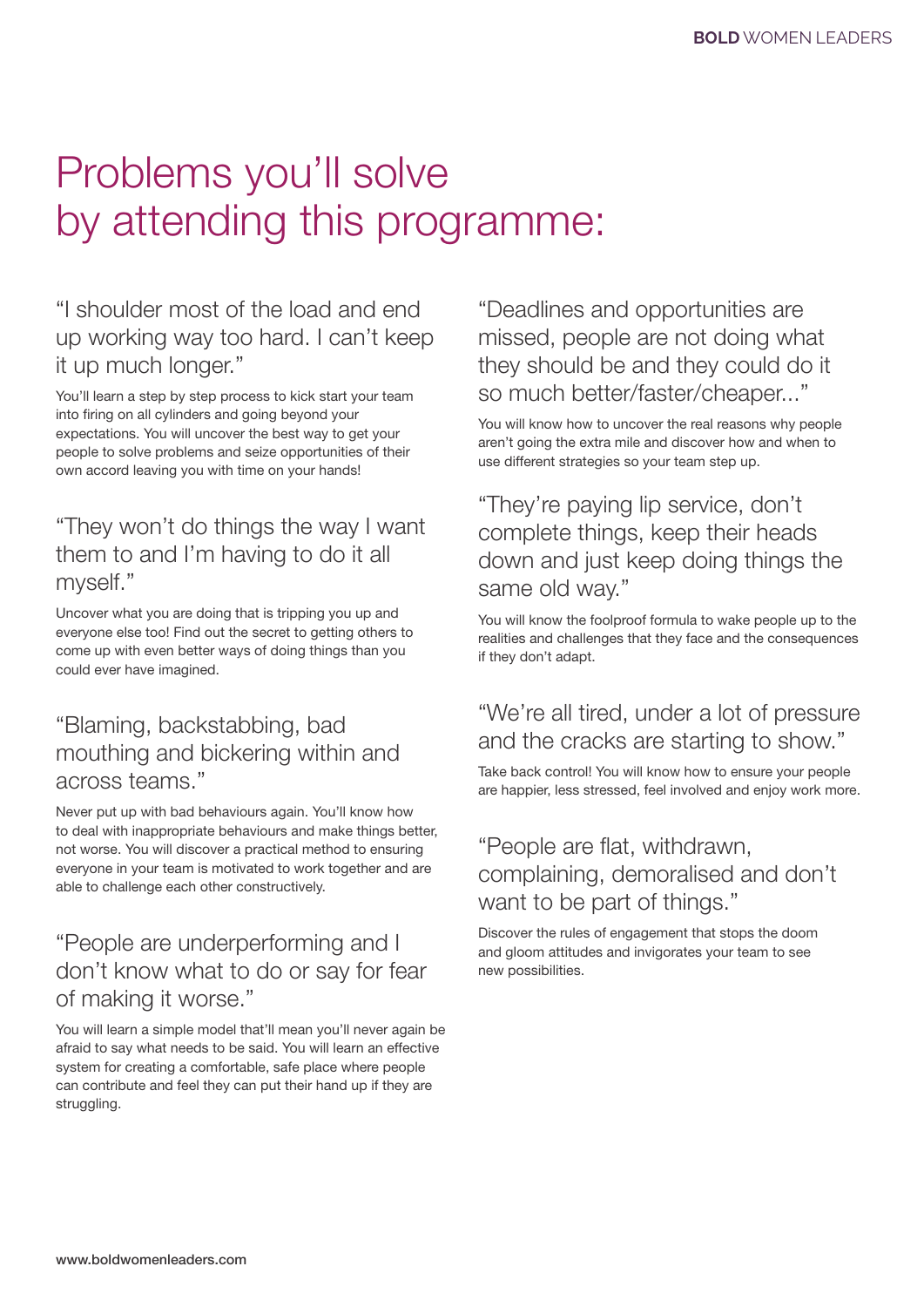

# Introducing our Founder and Principal Programme Leader

Anne Dargan is an international award-winning professional coach who has helped hundreds of leaders get better results from their people and teams.

She has designed and delivered leadership development programmes for both local and global organisations including IT Companies, Engineering Companies, Solicitors & Law Firms, Accountancy Firms, Financial Services and more lately the Hospitality Sector. She helps CEOs, business owners, managing directors/partners and leaders from across the public and private and voluntary sectors. Her clients are diverse and include AES, BT, Capita, The MAC, Mirror Group, Local Councils, Foreign Office, Christian Aid Ireland and Concern Worldwide.

She started her career in BT leading small IT delivery teams, then leading large diverse programmes with geographically spread teams in Europe and Asia and ended up leading transformation programmes engaging individuals and teams across the business worldwide to step up to meet challenging corporate goals. Since 2008 she has specialised in helping others building high performance teams

She is not only "been there and done that" but is "still there and doing it"! As much a leader as a coach/facilitator she understands the real problems leaders face when trying to get exceptional results from people and teams. She has tried, tested, made mistakes, and then tried and tested again. So she knows what works and what doesn't and draws upon this experience in her programmes.

She is committed to providing participants with real practical tools which they can utilise immediately to achieve their business results. What this means is that her clients get a sure fire shortcut. They get an honest appraisal and direct guidance on the critical few things that will make the biggest difference that will endure in their particular situation. They don't waste their time/money investing in things that won't work or are just a quick fix.

### This is what clients have said about Anne:

"Anne has a very refreshing approach, providing insightful advice and encouraging clear, positive thinking. Her relaxed style and objectivity challenges you to identify the key issues and form a clear way forward."

Paul McCusker, Vice President, AES EMEA

"What's so unique about Anne is that not only does she get results but she makes it all so enjoyable too."

Rosamond Bennett, CEO, Christian Aid

"Most useful thing was the input form Anne, I liked the "off the cuff" flexibility and all round knowledge of Anne." Anne McReynolds, CEO, The Mac

"Anne creates an open and dynamic environment. She is more than just a facilitator, she brings herself - the human touch."

Finola O'Kane, Client Services Director, Capita

Clients experience a turnaround, a shift to enthusiasm and optimism. Relationships improve. People are inspired and committed to go the extra mile. Better results are inevitable!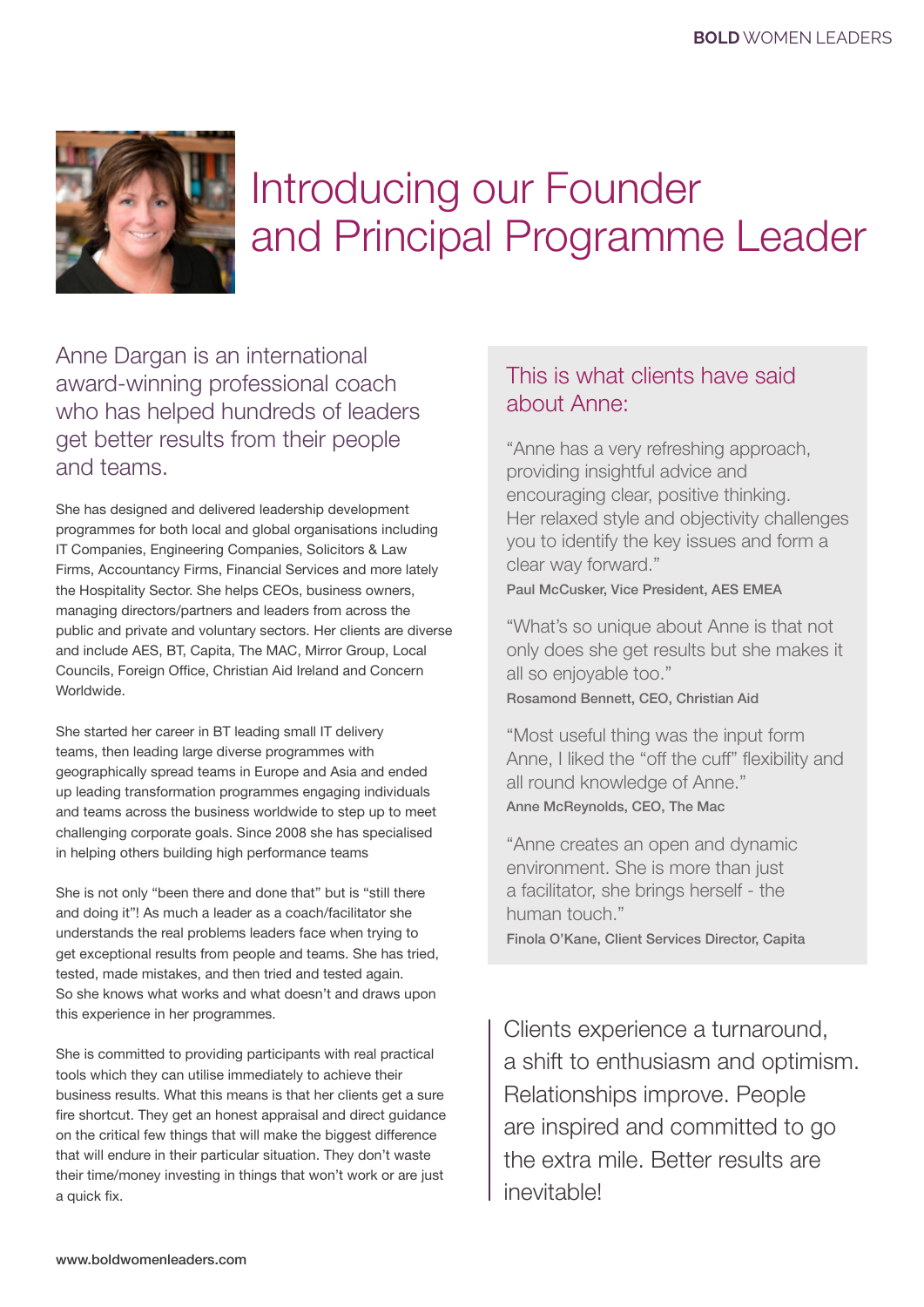# How to become a Winning Team Catalyst

What you'll learn on the programme:

### A sure fire short-cut to better results

- Don't let the one mistake most leaders make send everyone off in the wrong direction
- What team leaders should do first and foremost to get better results
- 4 things that derail your results, and how to overcome them

### Share the load once and for all

- How to take your team to a whole new level without exhausting yourself
- The specific questions to ask to get people to get on with things
- Help your people spend time on the right things: 6 questions every manager should ask

### Get your team to play ball

- One simple technique to uncover what's stopping people from doing what you want them to
- A practical guide to get people on board fast
- Every move you make, every step you take, they'll be watching you: why you must walk your talk

#### Get people to step up a gear

- 3 mistakes even the best managers make to stop their people from fulfilling their potential
- Crank up commitment, cut back on coasting: 3 things you must do to get people to step up
- Why there's a gap between what you want people to do and what they actually do

### Approach feedback conversations without guilt or dread

A sure fire approach to saying what needs to be said without being rude or upsetting

- A mental trick to help make giving constructive feedback easier
- 4 reasons why people avoid having performance conversations, and how to overcome them

#### Get out of your own way

- How to prevent your baggage killing you and your team
- The antidote to self sabotage: Know what you do to trip yourself up and how to stop it
- How you are contributing to issues on this team and how to overcome this

### Ease the tension

- Why there's a whole lot of tension in your team and 1 way to diffuse it instantly
- The 5 critical things you must do to make difficult conversations easy
- How to handle conflict without making things worse
- How to cool down a heated discussion

### Build a healthy team

- Motivating your people takes more than setting smart goals and saying thank you
- The number 1 thing you must do to improve team morale
- How to not make things worse for stressed out people
- If you're not making it safe for your people to speak up, you'll never find out the truth

#### Overturn overwhelm

- 3 things that encourage people to dump their problems on you, and how to overcome it
- The right way to use JFDI
- 4 things that make you overworked and stressed, and how to overcome them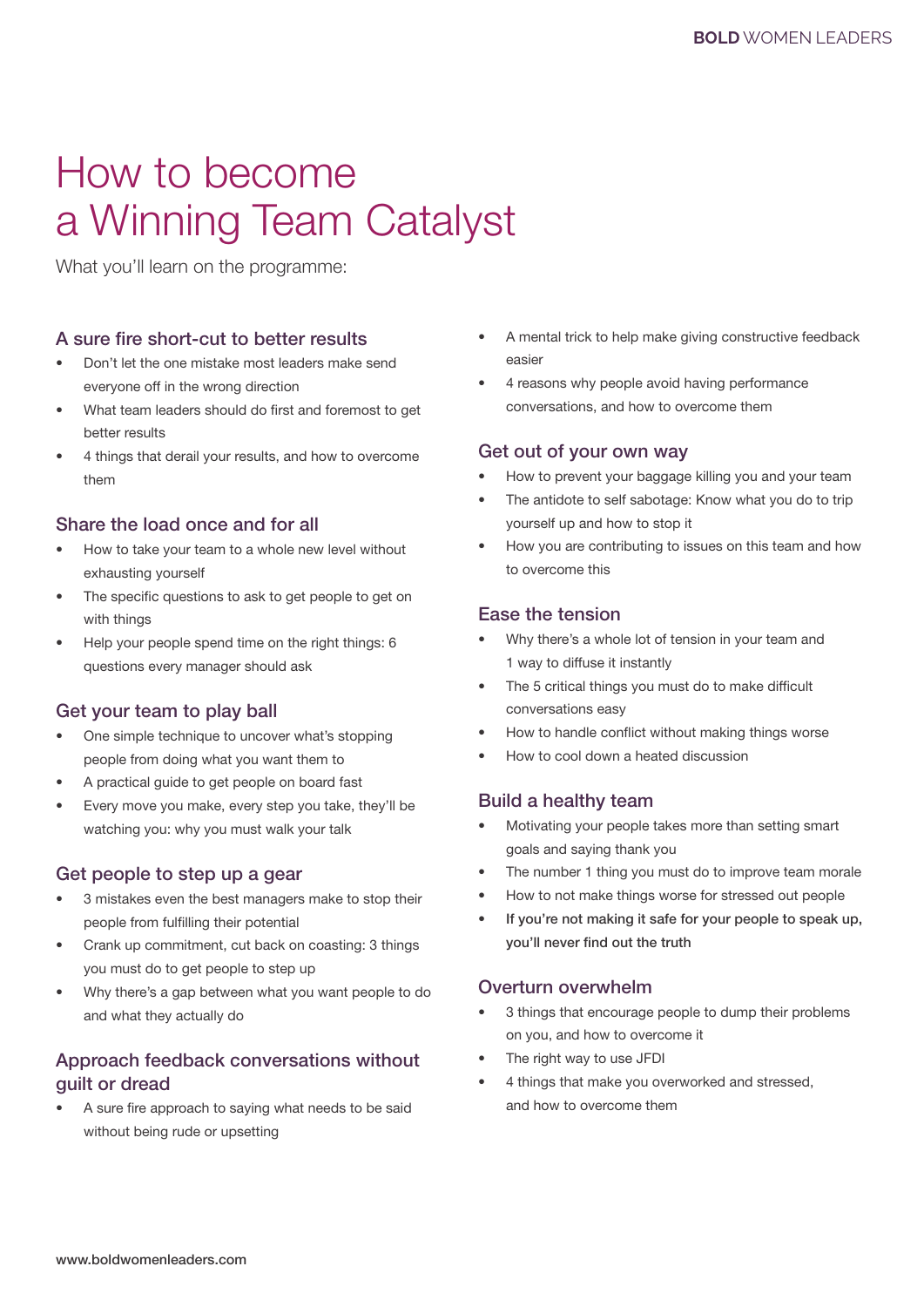Just a sample of the companies who we have helped build winning teams: AES, CAPITA, Christian Aid, Diageo, Alzheimers Society, Proparamedics.

# What people say about us:

"I'm more confident and equipped when dealing with different types of conflict. I see myself as more assertive and direct when needed. I can engage with middle management on improvements going forward."

John Ross, Business Owner, Green Town Environmental

"If only 30 years ago, I knew then what I know now, I'd have had a lot less stress and hassle! Now people are involved in addressing issues and because we all have a different way of thinking we always come up with something better. I have found the experience stimulating. I now take time to think about how to manage a situation. No more knee jerk reactions which helps manage stress. My fear of having difficult conversations has been removed. The results have been amazing. Our team is working so differently now, all our meetings are focused on the outcome. This takes time, but once you "get it" it is way more efficient."

#### Heather Hamill, Director, Proparamedics

"I've already made some major changes. I had a session with the rest of the team, I did it differently and the effect was amazing. Everyone is all fired up. Partner, Law Firm

Through empowering my team I can free up more of my time be more strategic and add value to the organisation. I believe I have the knowledge and tools to be able to engage fully with my team to enable them to explore the possibilities and develop solutions, making them much less reliant on my input."

Anne Watson, HR Director, McAvoy Construction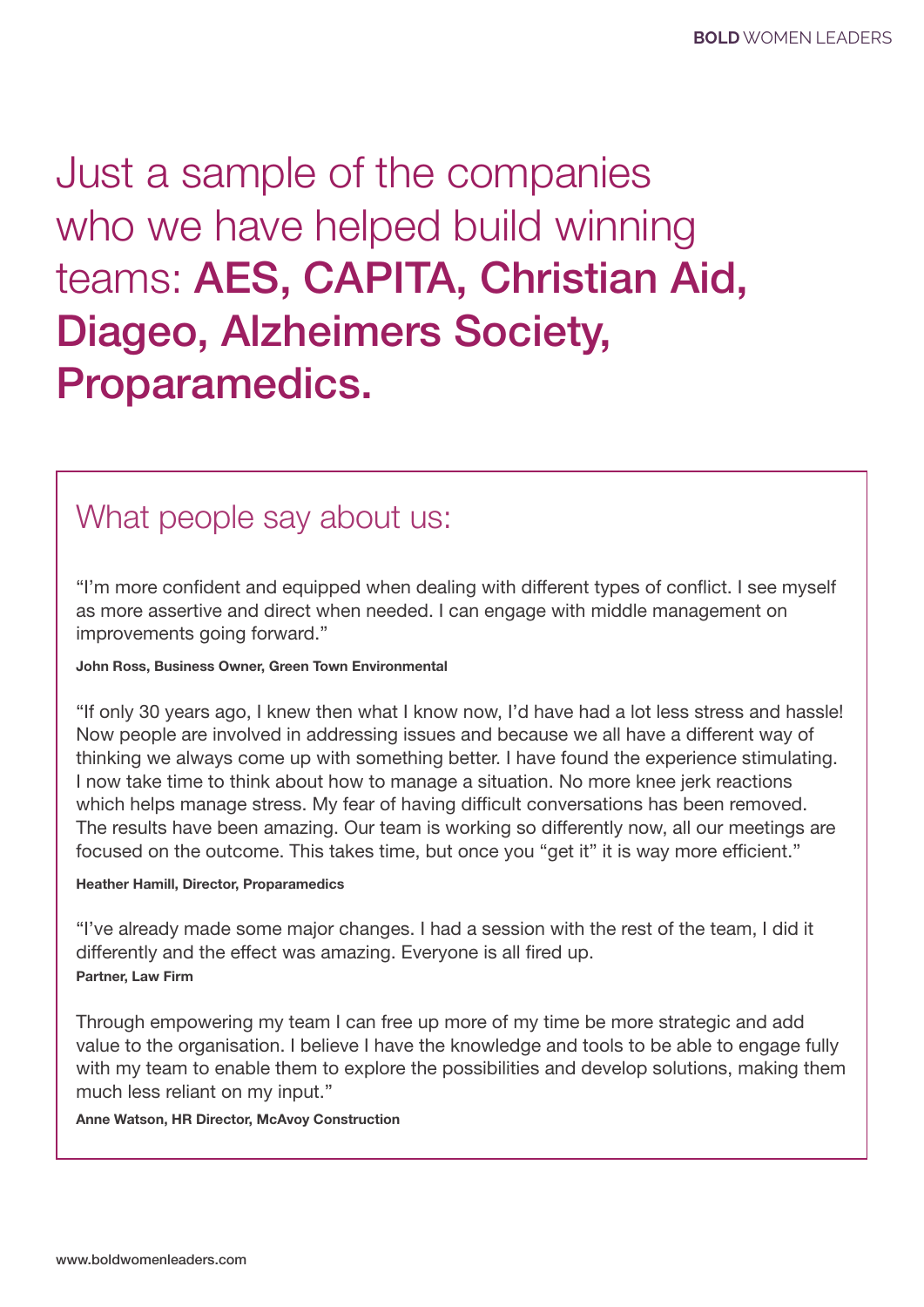# Who will benefit from attending the programme

# Are you…?

- A business leader or executive or in a position of leadership responsibility who needs to build diverse and high performing teams
- A critical player who drives higher performance and has influence across the organisation and can address barriers to success
- Driving change or improvements across the organisation with no in-line responsibility for the people in the virtual. distributed or matrixed teams you must engage
- On an accelerated career path taking on leadership roles and want to get it right from the start
- A project or programme manager who is dependant on teams effectively working together
- Setting up a new team from scratch and want to hit the ground running
- Leading a team that is experiencing significant change
- A business owner who wants to grow your team and your business
- Responsible for a team that needs to step up to the next level quickly

If you have answered "yes" to any of the above, you will just love this programme! It's filled with motivational, inspirational and practical techniques that you can adapt to your particular business situation.

# Call to enrol now on 07711 599 091.

### WARNING!

Some of the material covered in this programme is unconventional, but we have included it because we know it works!

# What will **NOT** attending this programme cost you?

In the short term, it may appear that there's nothing much to lose by not attending. You're a busy person, and it may be hard to justify time away from your business.

Frankly, if you're delighted with the results you and your teams are getting you probably don't need to attend. But the fact that you have read this far that you probably aren't getting the results you want. Even if the teams in your organisation are already working well, you may be losing opportunities, making expensive mistakes in terms of time, money and energy and taking way too long to achieve the results you know you could achieve.

This programme will provide you with everything you need to take your team results to the next level. You can either learn those skills and techniques the hard way (probably over many years) or you can let us show you the short cuts to success.

- Remember this programme was developed from years of first hand experience and the latest research on building high performing teams, and brings together the most practical step by step guide that you will not find in any other book or training.
- Remember you will be one of just 15 delegates receiving personal guidance to help you achieve your team goals with ease.

You will be delighted with this programme and very soon achieving team results that up until seemed impossible. Enrol today.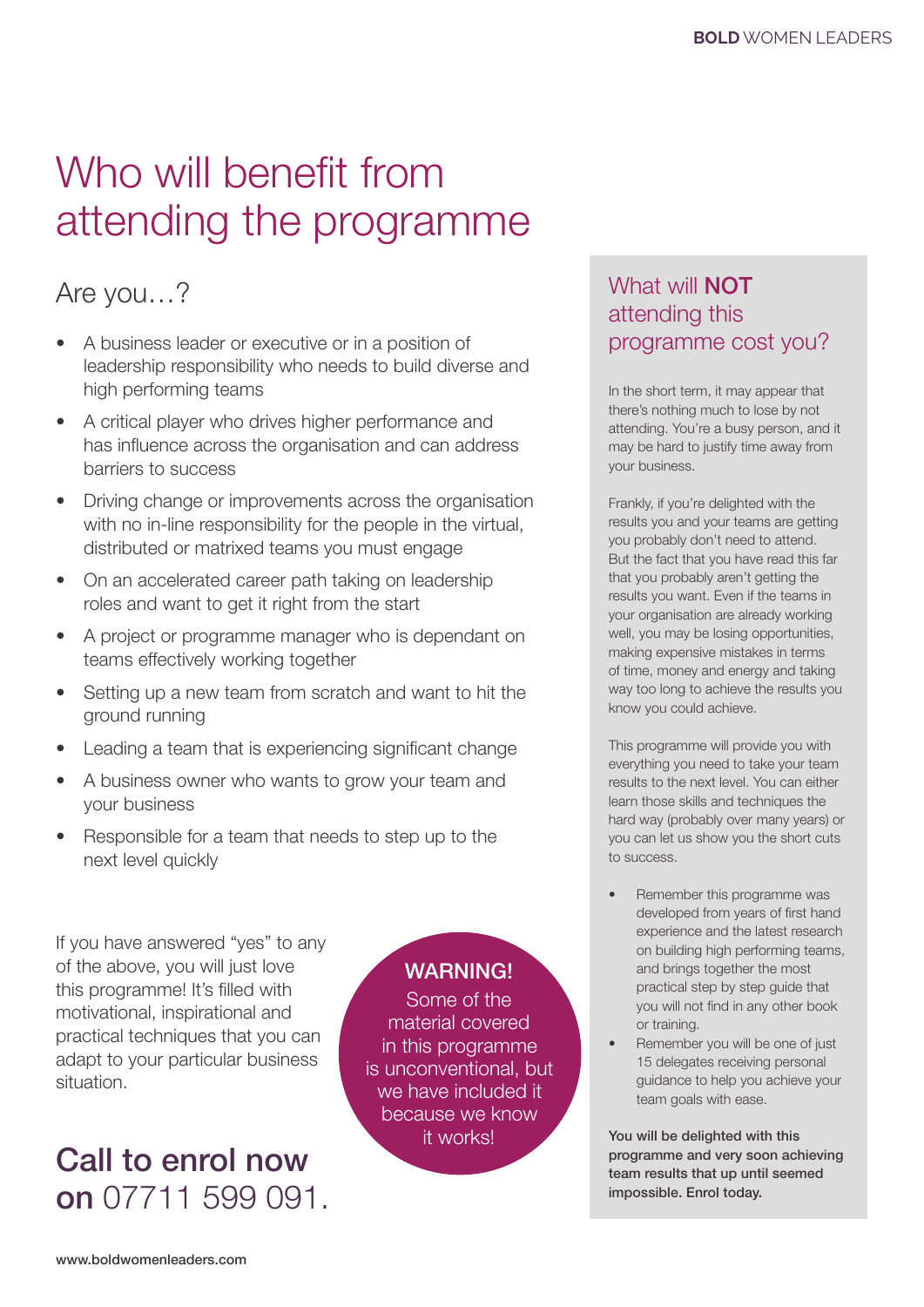# Should you attend?

Have you ever:

- $\checkmark$  Told your team what to do but nothing changes?
- $\checkmark$  Tried all the good practice you already know and nothing is making a difference?
- $\checkmark$  Invested in lots of training and none of it has worked?
- $\checkmark$  Regretted the way you handled a difficult person or situation?
- $\checkmark$  Ended up doing it all yourself?
- $\checkmark$  Felt overwhelmed and not sure what to try next?

## If you have answered yes... this programme is tailor-made for you.

### Results you can expect:

- People stepping up and taking responsibility for delivering outstanding results
- Motivated teams who work hard and work together across organizational boundaries to get things done
- Greater levels of employee engagement and trust
- Improved relationships, co-operation and collaboration
- A new way of thinking
- Higher levels of performance

Would your company benefit if you could:

- $\checkmark$  Get your team to step up a gear?
- $\checkmark$  Get your team on board, doing all that you need them to do and more, and in less time?
- $\checkmark$  Create an atmosphere of trust and camaraderie and have everyone aligned and working together, pulling in the same direction?
- $\checkmark$  Have everything running so smoothly that you can focus on other more important matters?
- $\checkmark$  Create an environment that encourages people to stretch and develop?
- $\checkmark$  Drive shifts in mindset, attitude and behaviours?
- $\checkmark$  Successfully address and turnaround performance issues?
- $\checkmark$  Say what needs to be said to deal with the difficult stuff that inevitably comes up
- $\checkmark$  Eradicate all the excuses, complaints and finger pointing?
- $\checkmark$  Get people to go the extra mile, without you having to be on their backs?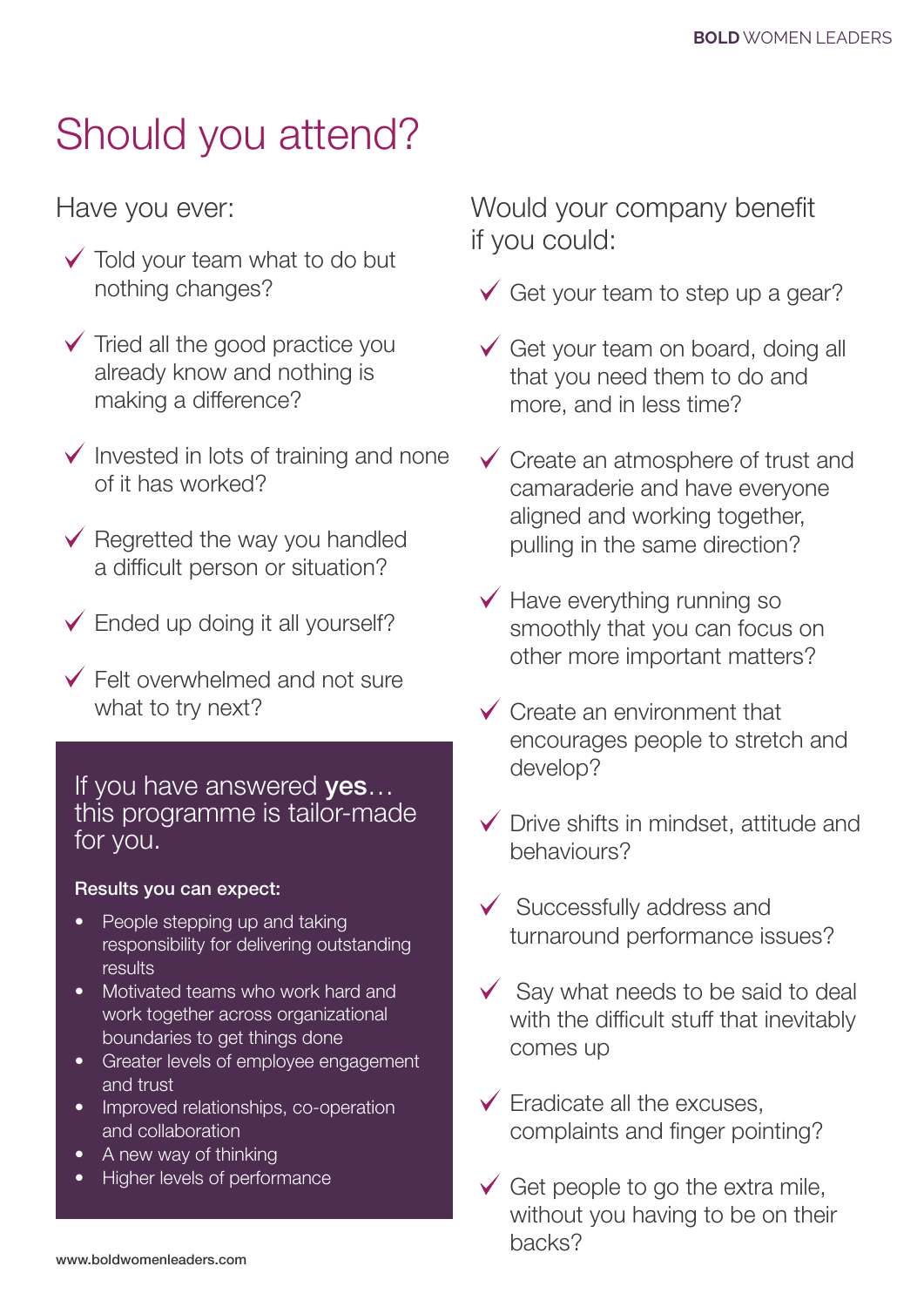# What's included?

A 6 month programme designed with your busy schedule in mind.

#### Plus 6 months implementation support!

The truth is we know that where most people stumble is putting new learning into practice. So we are going to stay with you as you get into action back at the work place. You won't get this level of support anywhere else!

## Attendance at 4 interactive and results focussed workshops

With a laser focus on specific, relevant and real life situations you face with your team, these workshops, will develop the practical skills and approaches you will want to put into practice right away. Most of which are a day or less to fit in with your busy schedule.

## A library of practical tools and templates

Use tried and tested methods, success strategies and practical processes that you can apply right now to your team and current situation, where and when it suits you.

# Monthly Peer Learning Calls

No more feeling like you're all alone, having a group of trusted advisors will help you to get the results you want from your team faster and easier. These calls keep the momentum and networking going giving you the opportunity to be completely honest about how you are progressing, where you are getting stuck and receive practical input and ideas that work.

# Online Networking Facebook Group

This networking group is perfect for connecting with other members of the TEAM community to ask questions, celebrate successes, receive and give support and encouragement.

# **Optional Performance** Booster Package

To get most benefit choose one or more options that best suits you:

- Work one-on-one with a TEAM coach by phone or skype to give you the opportunity to discuss concerns, uncover pitfalls and accelerators, discover solutions and get tailored one-on-one attention focused entirely on you with the purpose of you getting your team to where you want them to be faster.
- Your coach will shadow you at work during the programme at a mutually agreed time. They will observe you in action for half a day and then share with you their findings and coach you to be even more effective in your role as team catalyst.
- Your coach will lead a session of your choice with your team to accelerate results. Watch and learn.
- Co-facilitate a session with your coach. Learn by doing, receive feedback and boost your own performance.

Follow the programme and do the assignments and we guarantee that you will get results that will at least recoup your investment. If you don't, we'll work with you until you do!

# Register today! Call 07711 599 091